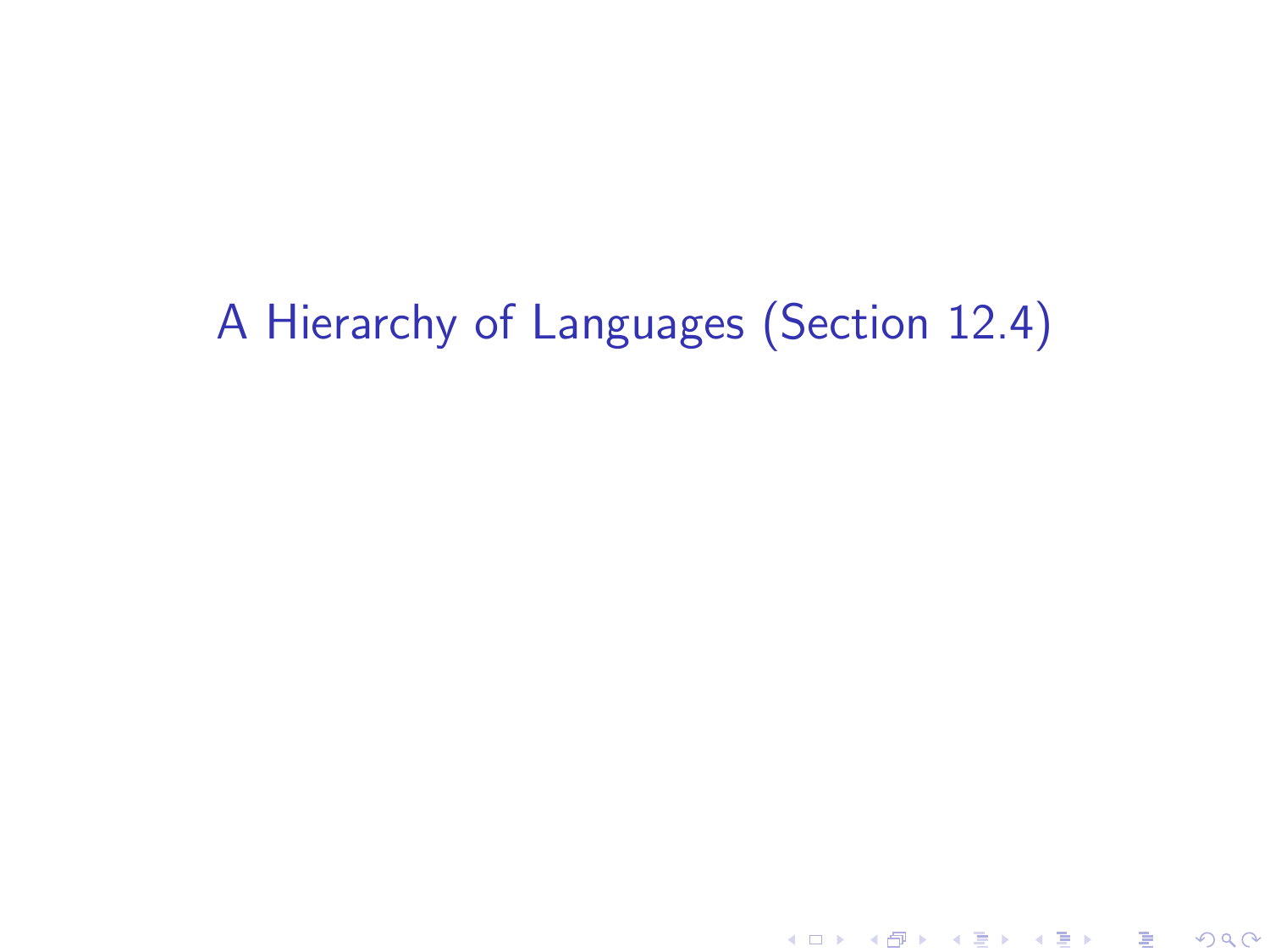# Context-Sensitive Languages

- A context-sensitive grammar has productions of the form  $xAz \rightarrow xyz$ , where A is a nonterminal and x, y, z are strings of grammar symbols with  $y \neq \Lambda$ . The production  $S \to \Lambda$  is also allowed if S is the start symbol and it does not appear on the right side of any production. A context-sensitive language has a context-sensitive grammar.
- Example: The following grammar is context-sensitive:
	- $S \rightarrow aTb$ |ab
	- $aT \rightarrow aaTblac$
- The language of this grammar is  ${ab} \cup {a^{n+1}cb^{n+1}|n \in \mathbb{N}}$ . This language is context-free. It has the context-free grammar:

**KORKAR KERKER E VOOR** 

- $S \rightarrow aTb$ |ab
- $T \rightarrow aTb$ c
- Any context-free language is context-sensitive.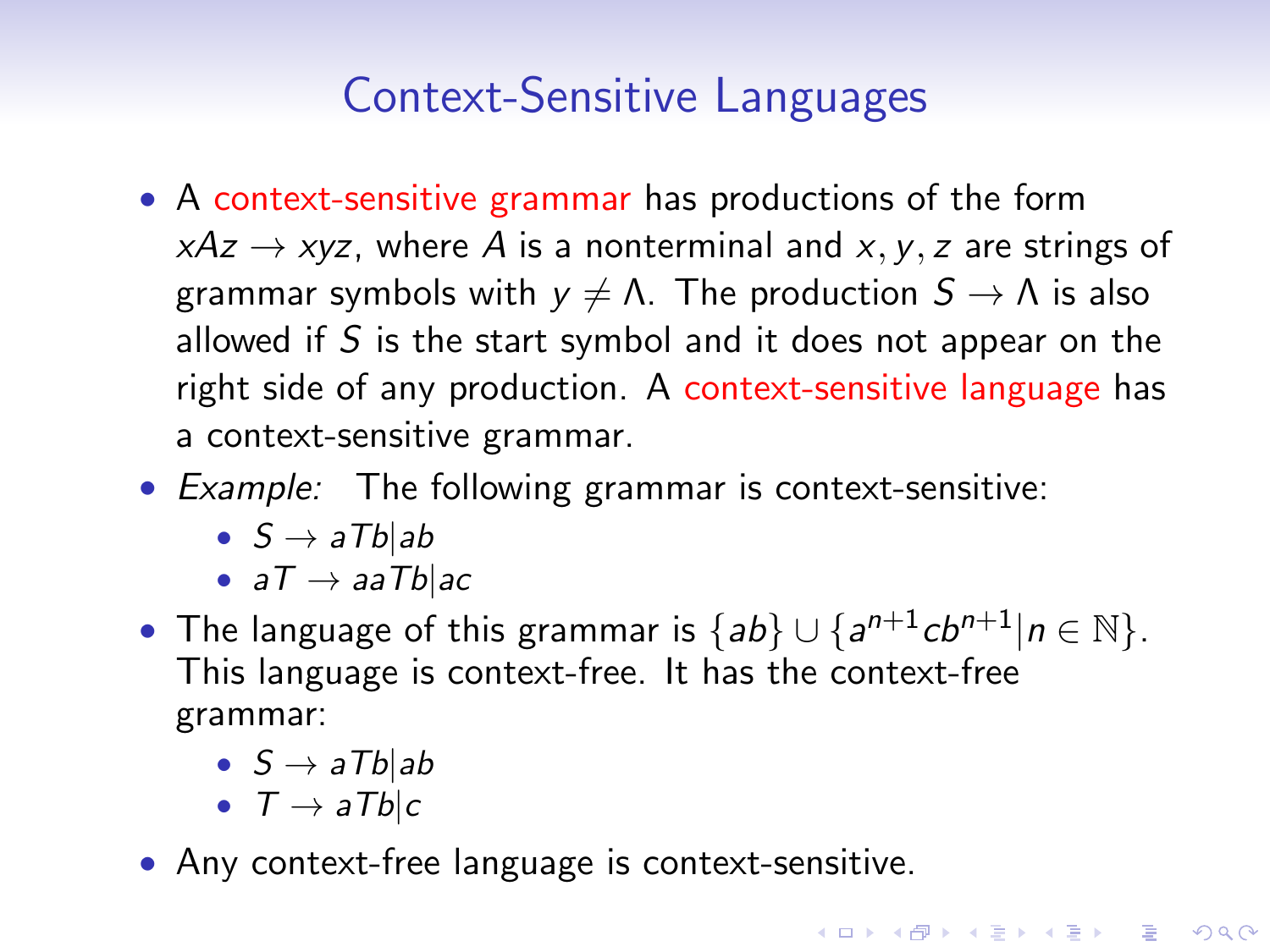#### Another context-sensitive grammar

- $\{a^n b^n c^n\}$  is context-senstive, but not context-free. Here is a grammar:
	- $S \rightarrow \Lambda$ |abc|aTBc
	- $T \rightarrow abClaTBC$
	- $CB \rightarrow CX \rightarrow BX \rightarrow BC$  (a monotonic rule)
	- $bB \rightarrow bb$
	- $Cc \rightarrow cc$
- *Quiz:* Derive *aaabbbccc*
- Answer:  $S \Rightarrow aTBC \Rightarrow aaTBCBC \Rightarrow aaabCBCBC$ aaabBCCBc ⇒ aaabBCBCc ⇒ aaabBBCCc ⇒ aaabbbCCc ⇒ aaabbb $Ccc \Rightarrow$  aaabbbccc

**KORK ERKER ADE YOUR**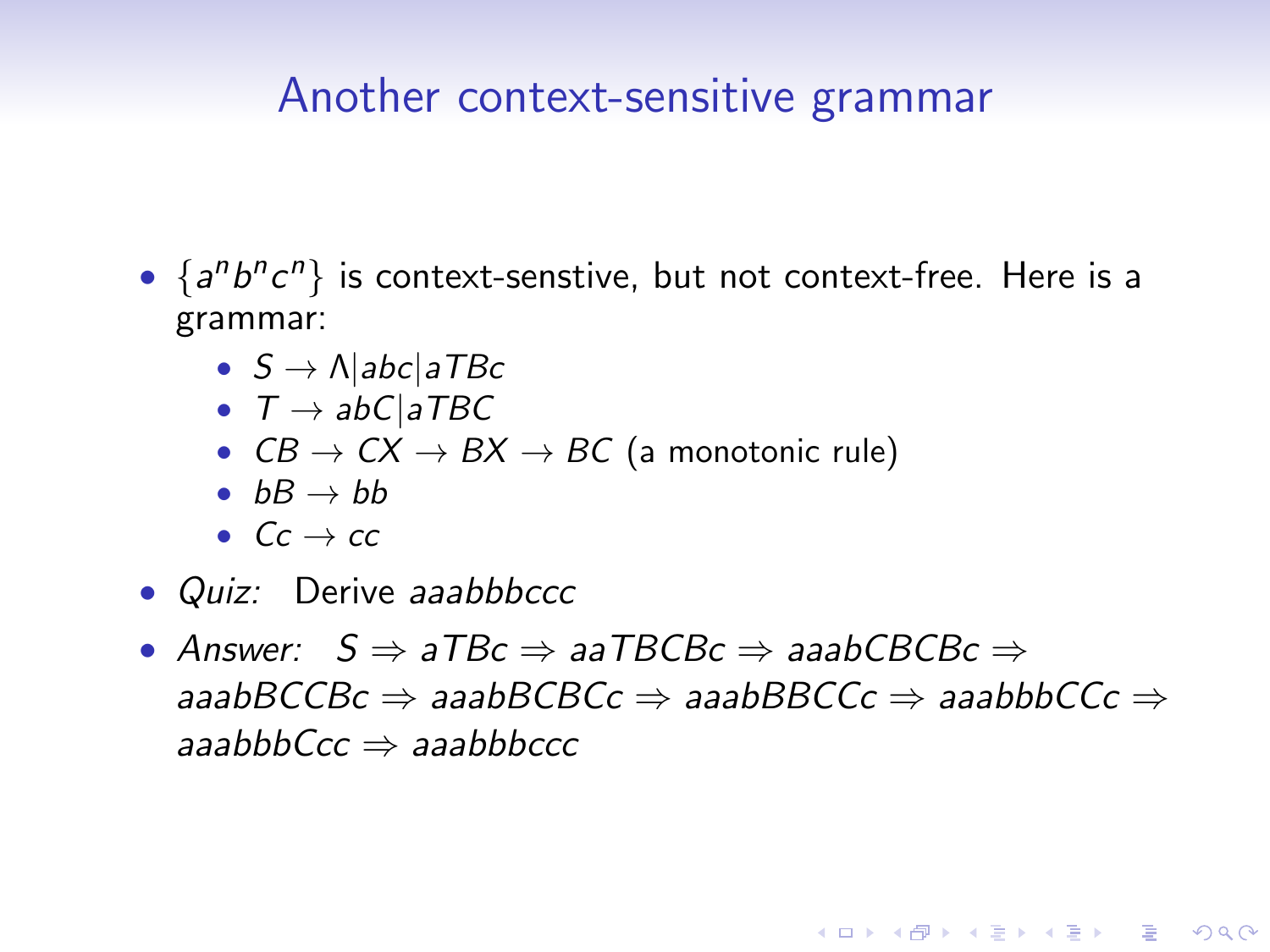## Linear Bounded Automata (LBA)

- A linear bounded automaton (LBA) is a Turing machine that may be nondeterministic and that restricts the tape to the length of the input with two boundary cells that may not change.
- Example: Describe an LBA to check whether a natural number *n* is divisible by  $k \neq 0$ .
- Idea for a solution: Use a 2-tape machine. For ease of explanation, represent  $k$  by the nonempty string  $1^k$  and represent *n* by the string  $a^n$ . For example, if  $k = 3$  and  $n = 9$ , the input is represented by:
- 111 aaaaaaaaa
- If  $n = 0$ , which is represented by  $\Lambda$  then halt. Otherwise, move both tape heads to the right  $k$  places while there are  $a$ 's to read. THen leave the tape head for a's in place and move the tape head for  $k$  back to the left end and start the process over. Continue in this manner and enter the halt state if both tape heads point to Λ.**KORKAR KERKER E VOOR**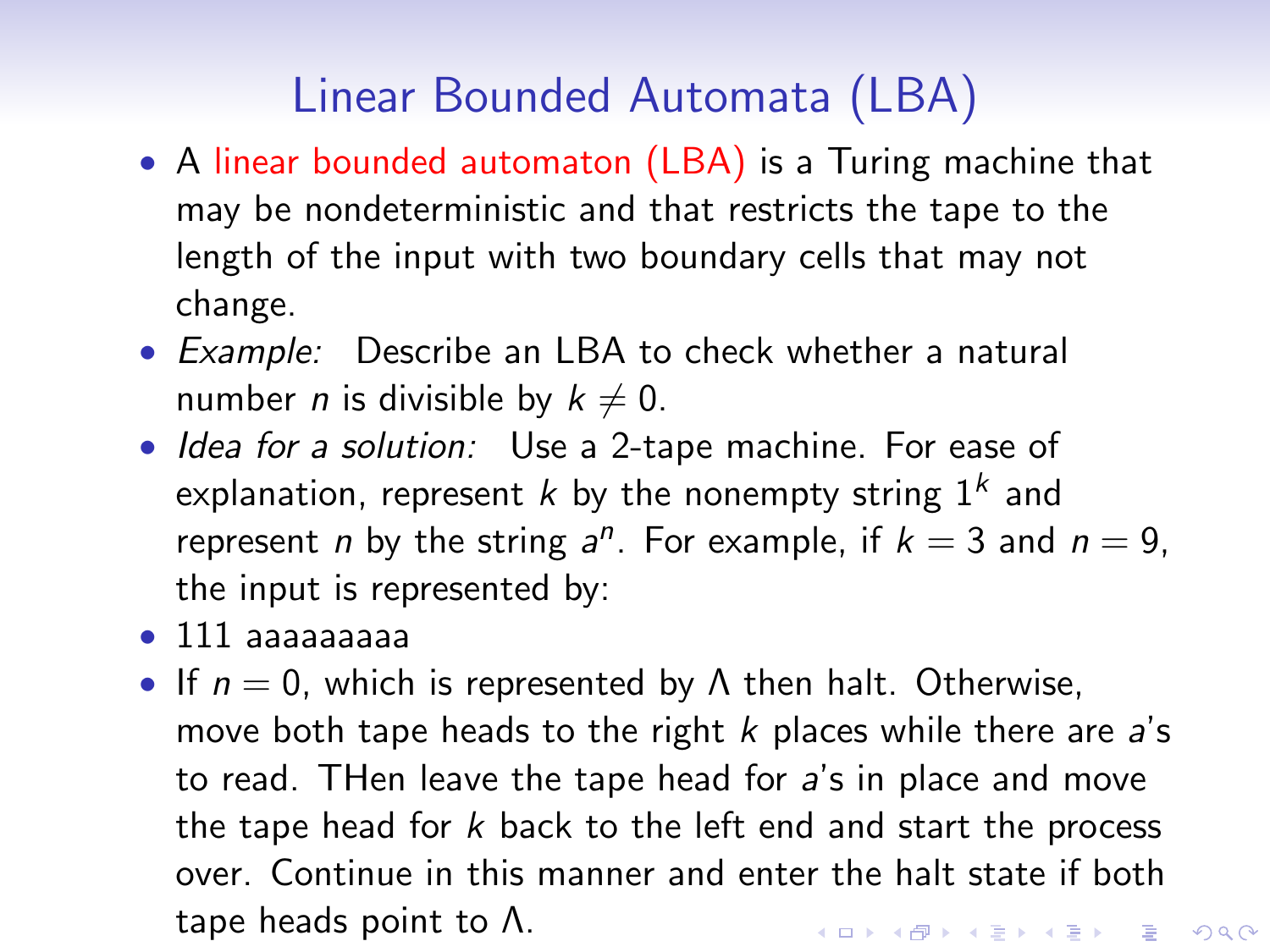### Recursively Enumerable Languages

- An unrestricted grammar has productions of the form  $s \to t$ where  $s \neq \Lambda$ . So, any grammar is an unrestricted grammar.
- An unrestricted or recursively enumerable language has an unrestricted grammar.
- Example: THe following grammar is unrestricted:
	- $S \rightarrow TbC$
	- T $b \rightarrow c$
	- $cC \rightarrow Sc/\Lambda$
- This grammar is not context-sensitive, not context-free and not regular.
- But we can transform it into  $S \to Sc/\Lambda$  so the language of the grammar is regular.

**KORKAR KERKER E VOOR**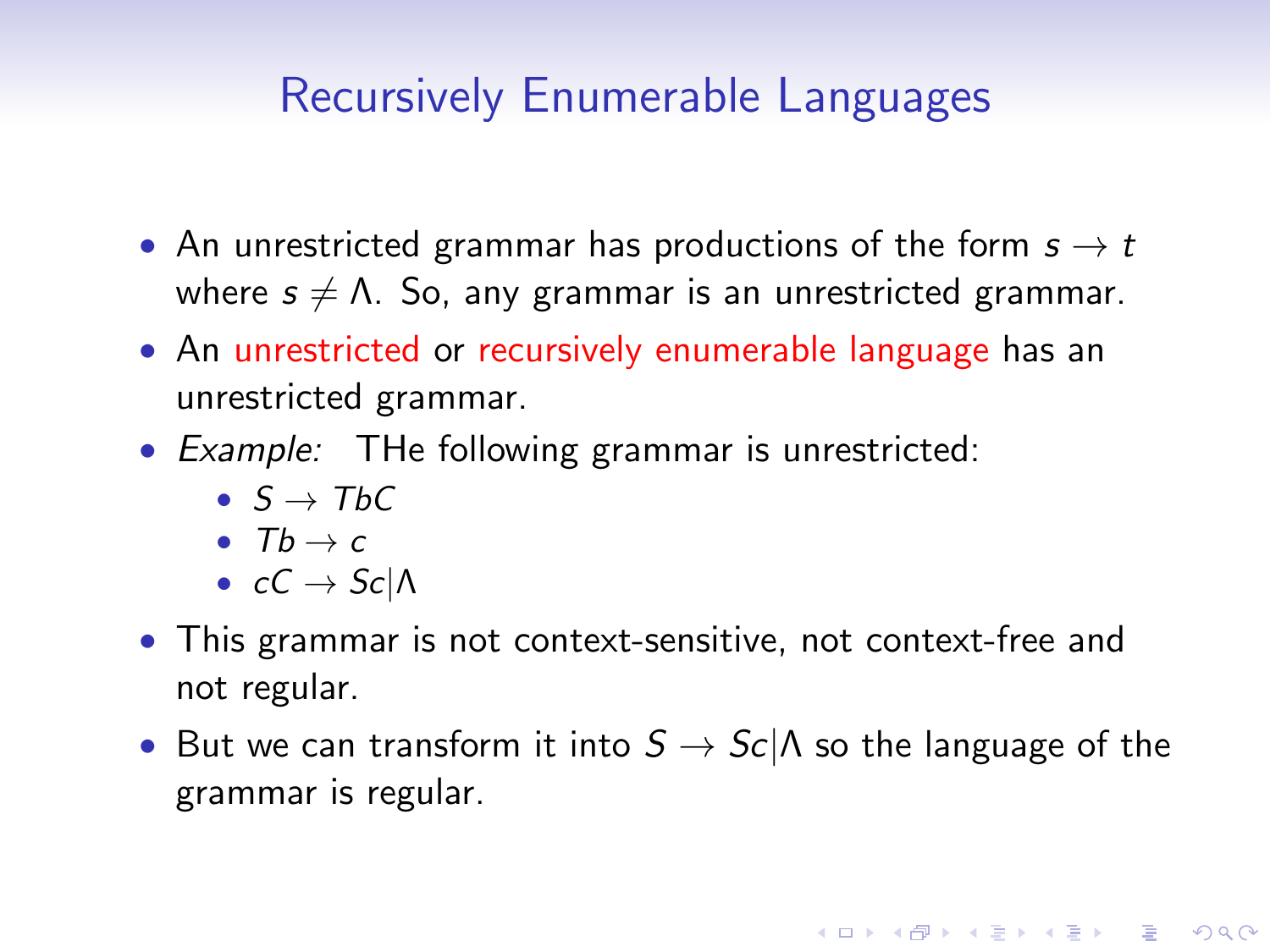### Theorems

- Theorem: The recursively enumerable languages are exactly the languages that can be accepted by Turing machines. These languages can also be enumerated by Turing machines. (That's where "enumerable" comes from.)
- Theorem:  $\{a^n | f_n(n) \text{ halts}\}$  is recursively enumerable and not context-sensitive.
- Proof: (1) Set  $k := 0$ . (2) For each pair  $(n, m)$ , where  $n + m = k$ , execute  $f_n(n)$  for m steps to see if it halts. If it halts, output  $a^n$ . (3) Increment  $k$  and goto (2).

**KORKAR KERKER EL VOLO**